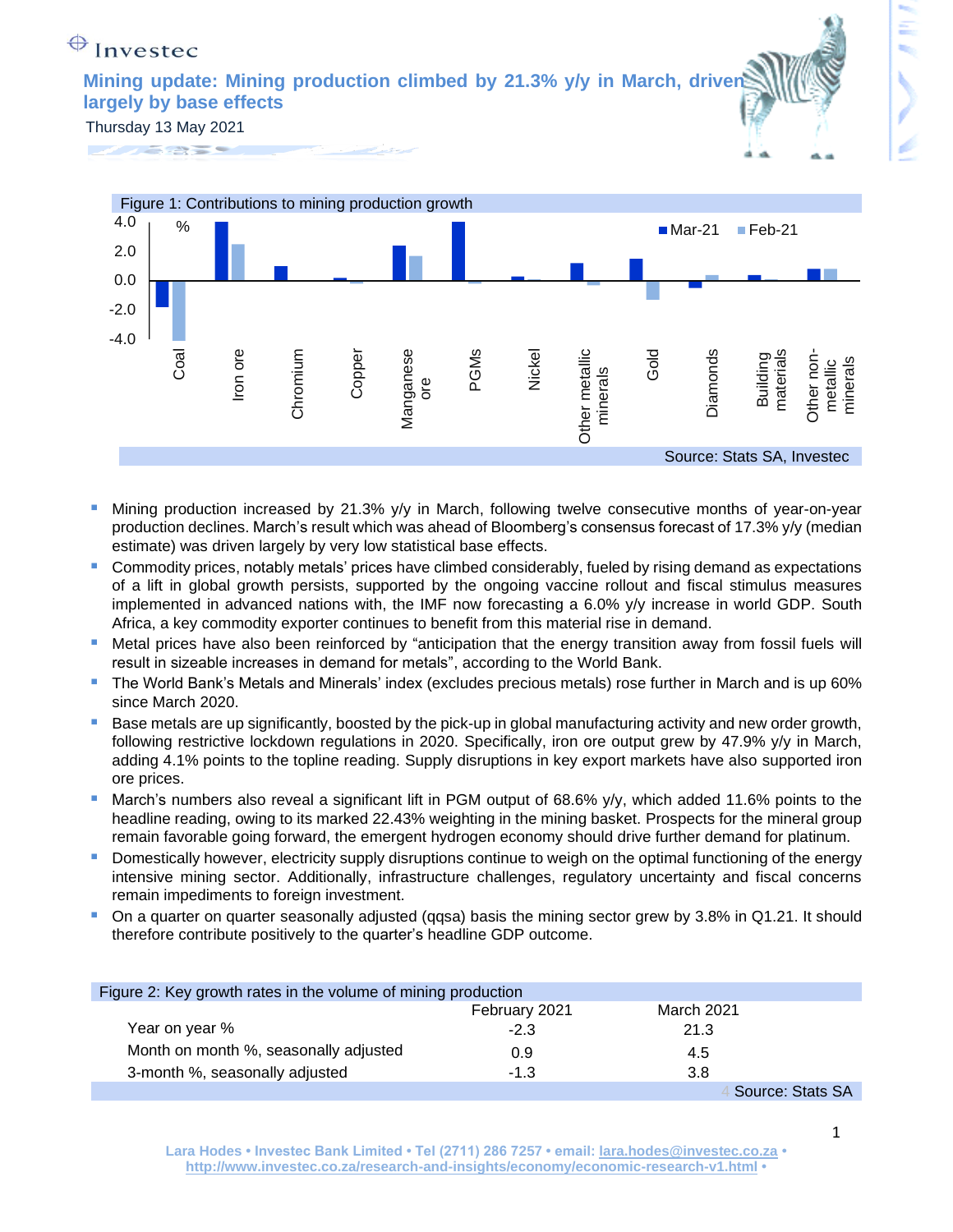## $\bigoplus$  Investec

Z

**Mining update: Mining production climbed by 21.3% y/y in March, driven largely by base effects**



Thursday 13 May 2021

Important Disclaimer – please read

For the purposes of this disclaimer, Investec shall include Investec Bank Limited, its ultimate holding company, a subsidiary (or a subsidiary of a subsidiary) of that entity, a holding company of that entity or any other subsidiary of that holding company, and any affiliated entity of any such entities. "Investec Affiliates" shall mean any directors, officers, representatives, employees, advisers or agents of any part of Investec.

The information and materials presented in this report are provided to you solely for general information and should not be considered as an offer or solicitation of an offer to sell, buy or subscribe to any securities or any derivative instrument or any other rights pertaining thereto.

The information in this report has been compiled from sources believed to be reliable, but neither Investec nor any Investec Affiliates accept liability for any loss arising from the use hereof or makes any representations as to its accuracy and completeness. Any opinions, forecasts or estimates herein constitute a judgement as at the date of this report. There can be no assurance that future results or events will be consistent with any such opinions, forecasts or estimates. Past performance should not be taken as an indication or guarantee of future performance, and no representation or warranty, express or implied is made regarding future performance. The information in this report and the report itself is subject to change without notice. This report as well as any other related documents or information may be incomplete, condensed and/or may not contain all material information concerning the subject of the report; its accuracy cannot be guaranteed. There is no obligation of any kind on Investec or any Investec Affiliates to update this report or any of the information, opinions, forecasts or estimates contained herein.

Investec (or its directors, officers or employees) may, to the extent permitted by law, own or have a position or interest in the financial instruments or services referred to herein, and may add to or dispose of any such position or may make a market or act as a principal in any transaction in such financial instruments. Investec (or its directors, officers or employees) may, to the extent permitted by law, act upon or use the information or opinions presented herein, or research or analysis on which they are based prior to the material being published. Investec may have issued other reports that are inconsistent with, and reach different conclusions from, the information presented in this report. Those reports reflect the different assumptions, views and analytical methods of the analysts who prepared them. The value of any securities or financial instruments mentioned in this report can fall as well as rise. Foreign currency denominated securities and financial instruments are subject to fluctuations in exchange rates that may have a positive or adverse effect on the value, price or income of such securities or financial instruments. Certain transactions, including those involving futures, options and other derivative instruments, can give rise to substantial risk and are not suitable for all investors.

This report does not contain advice, except as defined by the Corporations Act 2001 (Australia). Specifically, it does not take into account the objectives, financial situation or needs of any particular person. Investors should not do anything or forebear to do anything on the basis of this report. Before entering into any arrangement or transaction, investors must consider whether it is appropriate to do so based on their personal objectives, financial situation and needs and seek financial advice where needed.

No representation or warranty, express or implied, is or will be made in relation to, and no responsibility or liability is or will be accepted by Investec or any Investec Affiliates as to, or in relation to, the accuracy, reliability, or completeness of the contents of this report and each entity within Investec (for itself and on behalf of all Investec Affiliates) hereby expressly disclaims any and all responsibility or liability for the accuracy, reliability and completeness of such information or this research report generally.

The securities or financial instruments described herein may not have been registered under the US Securities Act of 1933, and may not be offered or sold in the United States of America or to US persons unless they have been registered under such Act, or except in compliance with an exemption from the registration requirements of such Act. US entities that are interested in trading securities listed in this report should contact a US registered broker dealer.

For readers of this report in South Africa: this report is produced by Investec Bank Limited, an authorised financial services provider and a member of the JSE Limited.

For readers of this report in United Kingdom and Europe: this report is produced by Investec Bank Plc ("IBP") and was prepared by the analyst named in this report. IBP is authorised by the Prudential Regulation Authority and regulated by the Financial Conduct Authority and the Prudential Regulation Authority and is a member of the London Stock Exchange. This report is not intended for retail clients and may only be issued to professional clients and eligible counterparties, and investment professionals as described in S19 of the Financial Services and Markets Act 2000 (Financial Promotions) Order 2005.

For readers of this report in Ireland: this report is produced by Investec Bank plc (Irish Branch) and was prepared by the analyst named in this report. Investec Bank plc (Irish Branch) is authorised by the Prudential Regulation Authority in the United Kingdom and is regulated by the Central Bank of Ireland for conduct of business rules.